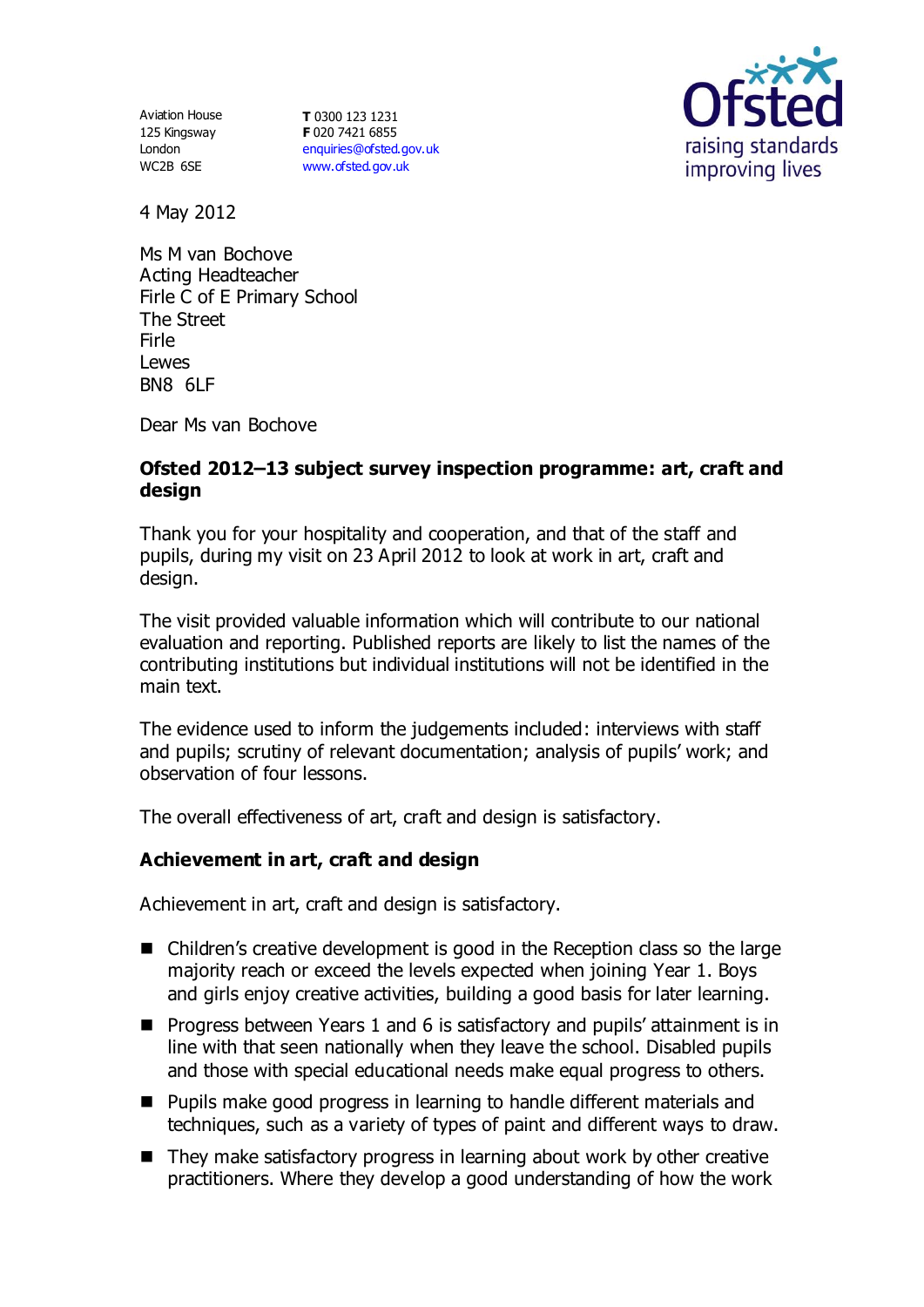was made, and for what purpose, the impact is good, but on occasion their understanding is too superficial to fully support their own creativity.

Reflection and refinement rightly form a regular element of pupils' subject learning and most are keen to think hard about how to improve their work. However, they are not always clear enough about the features of high-quality outcomes so as to move their own work forward rapidly.

### **Quality of teaching of art, craft and design**

The quality of teaching of art, craft and design is satisfactory.

- Teachers are enthusiastic in their subject teaching and work hard to prepare resources and ideas.
- Classrooms are well managed and relationships between staff and pupils are good. This means pupils get to work quickly, use potentially messy materials carefully and learn to take responsibility for their work.
- Teachers accurately assess pupils' attainment and make satisfactory use of this information to plan activities. However, it is only in the Reception class that tasks are tailored finely so as to meet individual children's needs well and ensure that they all make good progress.
- Staff take satisfactory steps to share learning objectives with pupils so they understand what to do. While some introductions to practical tasks and the work of creative practitioners are good, some are less effective in communicating key messages and ensuring that pupils know how to complete work to a high standard.
- Regular dialogue between staff and pupils is a valuable feature of lessons, with individual discussions and talk-partners often making a good impact. Staff miss some opportunities to tackle common misunderstandings and share emerging good work so as to exemplify how to achieve well.
- Additional adults make a good contribution to supporting pupils' behaviour and a satisfactory contribution to their learning. On occasion they are not clear enough about pupils' targets to ensure that they make good progress.

## **Quality of the curriculum in art, craft and design**

The quality of the curriculum in art, craft and design is good.

- Pupils have good opportunities to explore different materials, techniques and processes. They receive regular experience of traditional media such as paint as well as emerging media, for example computers. They respond well to collaborative work, evident in large pieces made for a carnival.
- The curriculum is well planned to include fine-art, craft and design disciplines, and to revisit key processes like drawing so as to build pupils' skills. Three-dimensional work is well represented within younger pupils' experiences, but less well developed for older pupils.
- Pupils encounter a good range of work by other creative practitioners. This includes historic and contemporary references, and involves some makers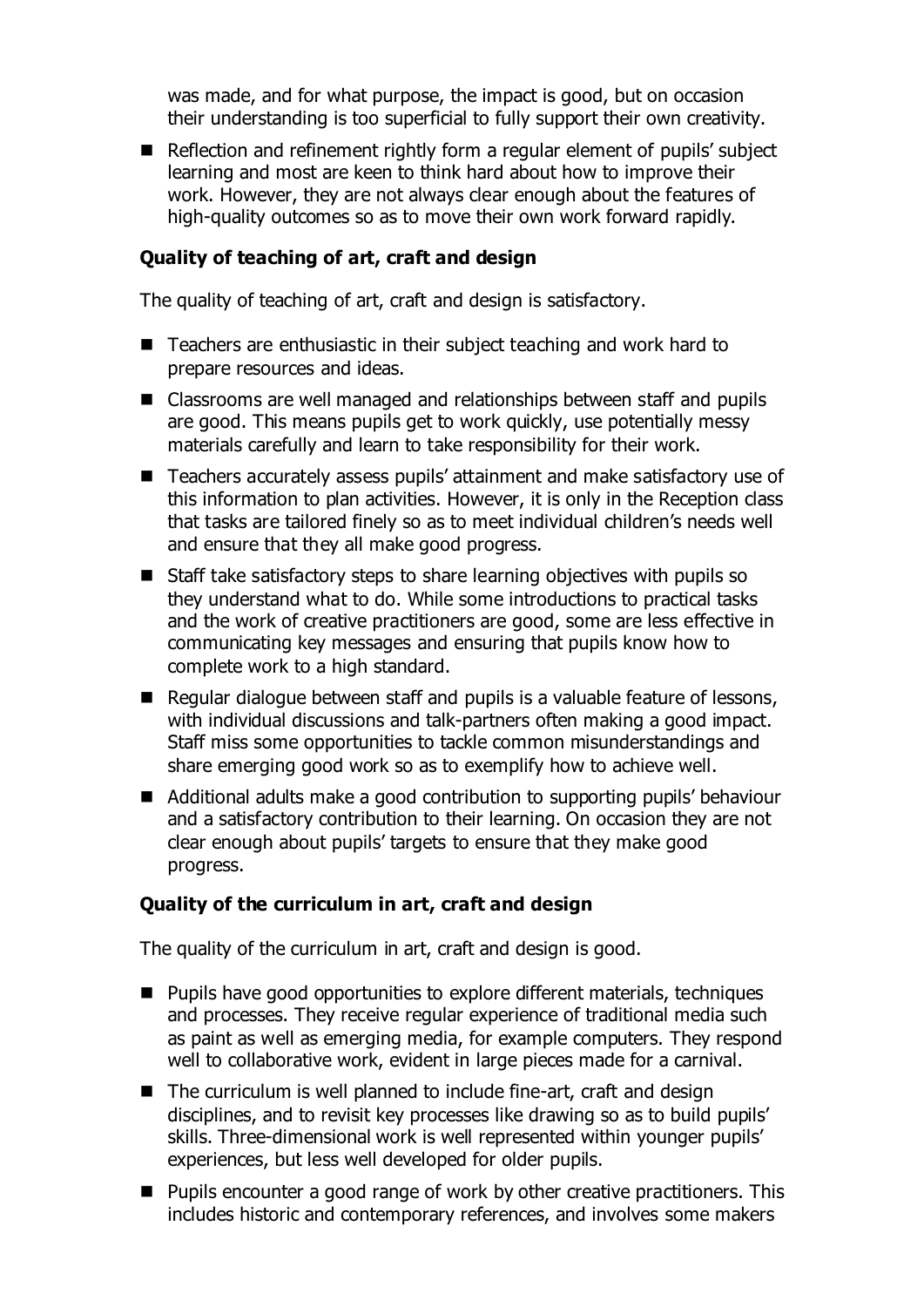living locally and who have children at the school. Such experiences offer valuable direct contact with creative practice.

- Subject study is integrated effectively into the wider curriculum through themed projects. These have been refined over time and appeal well to all pupils. Connections are especially strong with the school's location, such as through work involving landscape stimulated by a nearby nature trail.
- Pupils value enrichment opportunities such as workshops at a nearby secondary school for those identified as gifted, and an after-school club.
- Innovative steps are being taken to ensure that pupils are aware of contemporary creative practice in other countries and communities. For example, there is a growing partnership with a school in Malawi.

### **Effectiveness of leadership and management of art, craft and design**

The effectiveness of leadership and management of art, craft and design is satisfactory.

- Subject leadership has been effective in developing the contribution of the subject in the curriculum over time, and responding to the challenge resulting from the school's small size, where all staff lead several areas of work.
- Subject monitoring involves a satisfactory range of planning and work scrutiny, together with analysis of assessment information. This gives the subject leader a sound awareness of strengths and areas for improvement from which to plan subject development.
- Staff are supported effectively in their curriculum planning. For example, in identifying suitable links to the work of creative practitioners, and planning how to introduce practical tasks to pupils.
- Satisfactory steps are taken to develop the quality of subject teaching and share good practice. Nevertheless, the subject leader has too few opportunities to observe subject teaching so as to sharply identify weaknesses, use this to focus staff development and check the impact.

#### **Areas for improvement, which we discussed, include:**

- $\blacksquare$  increasing the impact of subject leadership on teaching through more regular monitoring of subject teaching to sharpen the planning of staff development and check that it makes the intended difference
- $\blacksquare$  improving pupils' progress in Years 1 to 6 by ensuring that teachers always:
	- provide challenging activities in lessons for pupils of differing ability
	- $-$  ensure that pupils understand the characteristics of highquality work so they can be more independent in moving their own work forward
	- make use of in-class assessment to identify and tackle any misconceptions, and to share high-quality practice.